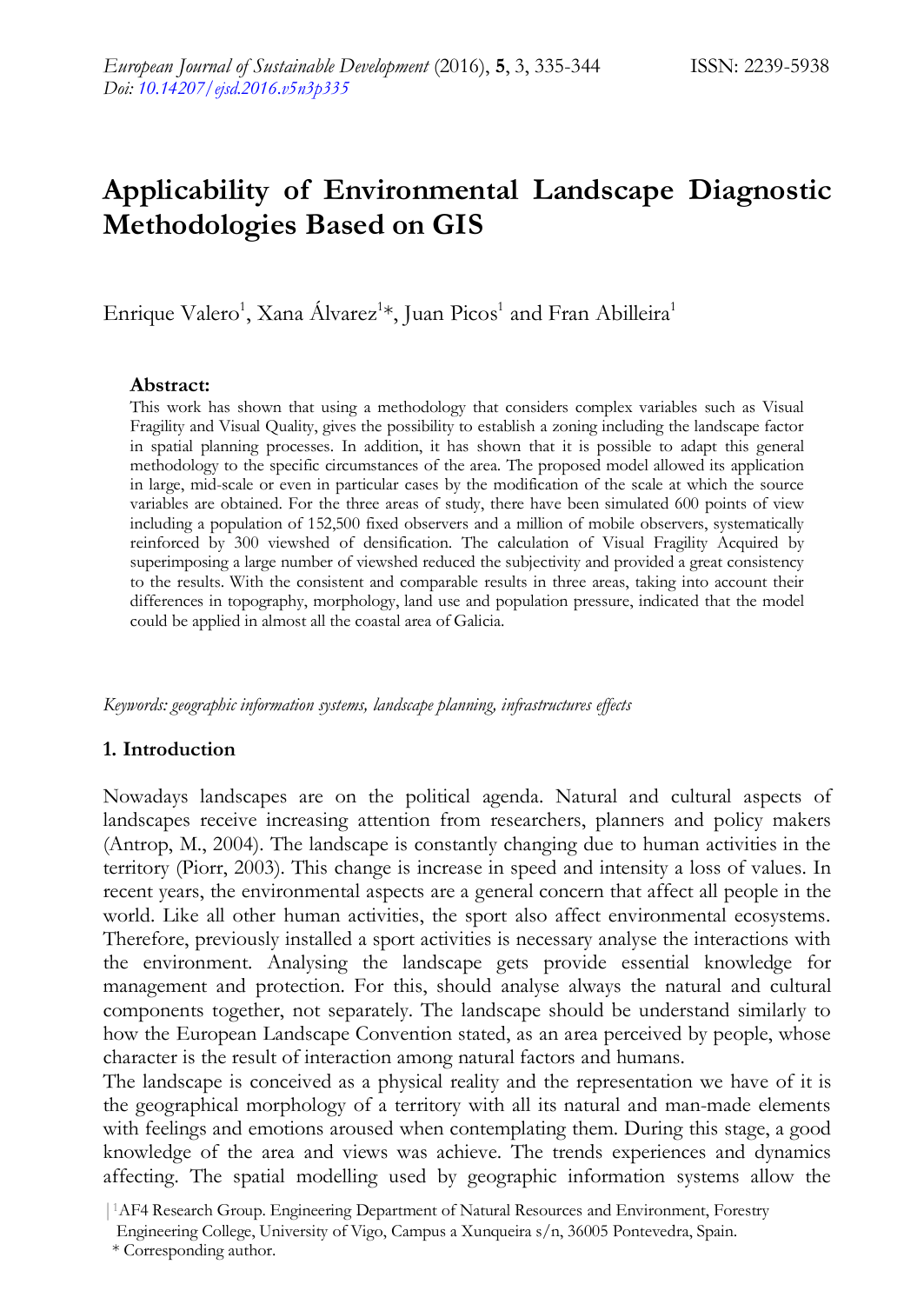analysis of large volumes of territorial data, in a reasonable time with proper treatment of available information (Hernández, J. et al., 2004).

This paper is the design of a landscape analysis methodology based on GIS for landscape zoning criteria as landscaping fragility and planning of facilities, equipment and infrastructure within the landscape as a general goal, producing the least impact within the same.

# **2. Material and Methods**

## **a. Study Area**

We have selected three study areas with differences in topography, morphology, land use and population pressure. These areas are in Galicia, specifically in A Coruña (Camariñas and Porto do Son) and Lugo (Ribadeo) as is showed in Figure 1.



*Figure 1.Area of study in Galicia (NW Spain).*

## **b. Information source**

The cartography that we used included different information layers such as communication networks (roads, railways, etc.), hydrography, boundaries and populations, landform, land uses and vegetation cover. The layers have been downloaded from SITGA (Territorial Information System of Galicia, in Spanish) and IGN (National Geographic Institute, in Spanish). This mapping was treat using the geographic information system ArcGIS at version 9.2. There is a schematization of the methodology in figure 2.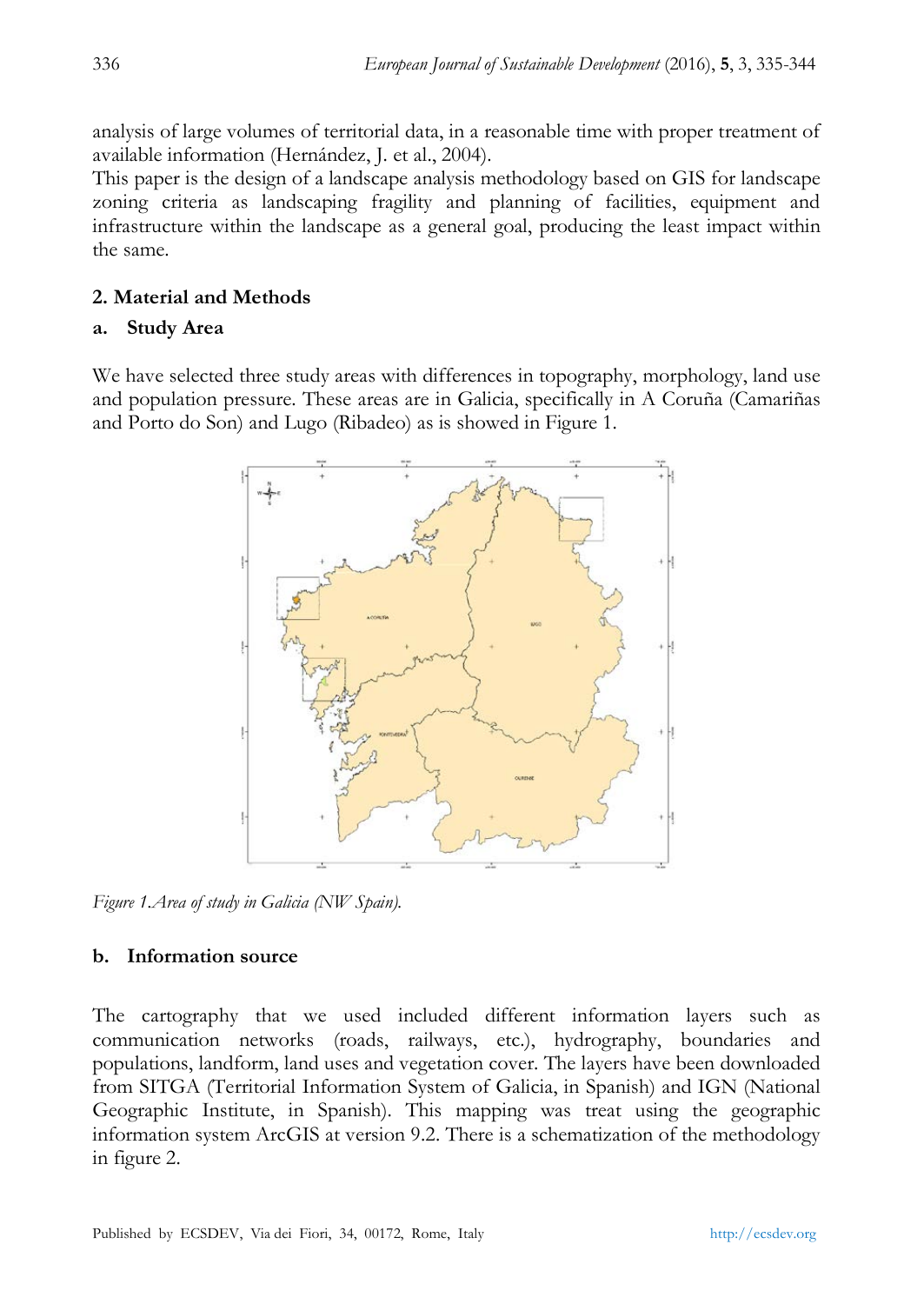

*Figure 2. Schematic overview of the methodology.*

## **c. Visual fragility**

Landscape have not the same meaning for the population, and each one can have attributed different values and degrees, according to the agent, individual or group of people who perceive it. When we need or want to install a new area of sports facilities, is necessary to know the landscape of the territory in which it will be located. Therefore it should be analyse previously. This analysis was done with a GIS based tool that performs a zoning of the land taking into account the level of fragility. We have adapted and implemented some methodological concepts based on GIS obtained in previous researches.

To evaluate the visual fragility there was proposed a method inspired in López and Escribano (1999), considering the visual sensitivity as the sum of the intrinsic and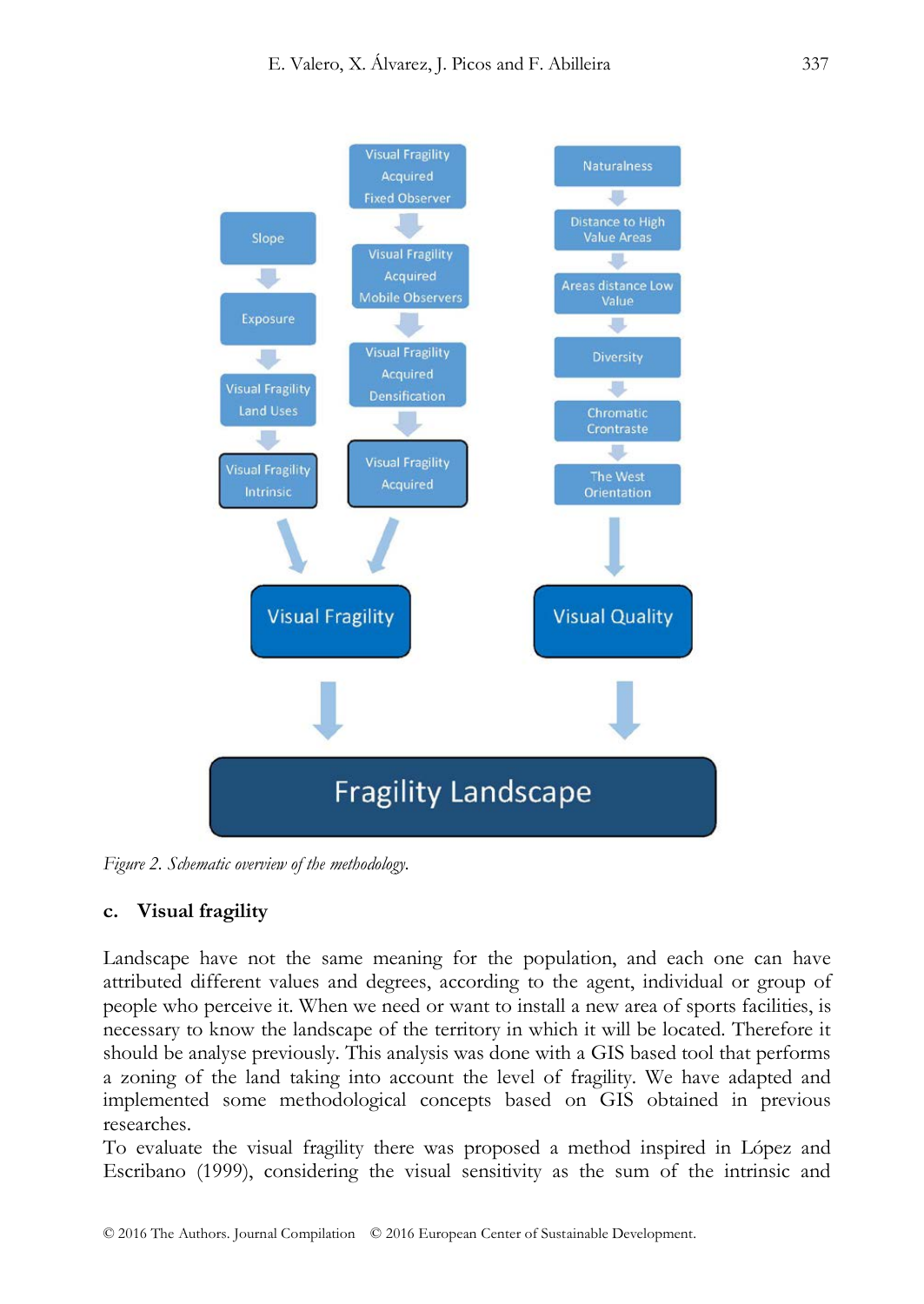acquired fragility, as defined below:

### **i. Intrinsic visual fragility**

Martínez-Béjar and Martin-Rubio (1998) defined it as the presentation of a territory by its own characteristics and properties, taking into account biophysical factors (soil, vegetation cover, slope and aspect).

# F.V.I. =*Slope* ⋅ Exp⋅ FVI land use

F.V.I.: Intrinsic visual fragility

Slope: Slope

Exp: Exposure

FVIland use: Visual Fragility attributed to land use at this point.

Slope is the eigenvalue of the slope obtained from the digital model of earrings in per unit. This factor multiplies the other terms of the equation, more slope equals more fragile, this is directly proportional to the slope of the land, whereas with more slope is more visible, as there is nothing between observer and the most remote points. The next term is the exposure, this is the second most important factor, four types of different orientations depending on their degree of importance within the fragility were proposed. An exhibition in which dominates the sun is much more fragile than one where the sun does not dominate, so it has more fragile land with sun exposure than one that does not. Finally, this visual fragility of land use varies according to the type of use. This time we worked with a vector layer of SITGA (Sistema de Información Territorial de Galicia), such as the land use, then convert to Raster and reclassify.

### **ii. Visual fragility acquired**

To calculate the viewshed analysis was use. Therefore, a theoretical viewshed or potential can be defined as the set of all locations or points of territory that are visible from a particular point of observation with a maximum distance vision and the topography as limitation.

$$
FVA = \left[\frac{FV_{obs.fixed} \times FV_{\text{vías}} \times FV_{\text{densification}}}{3}\right] \times 10
$$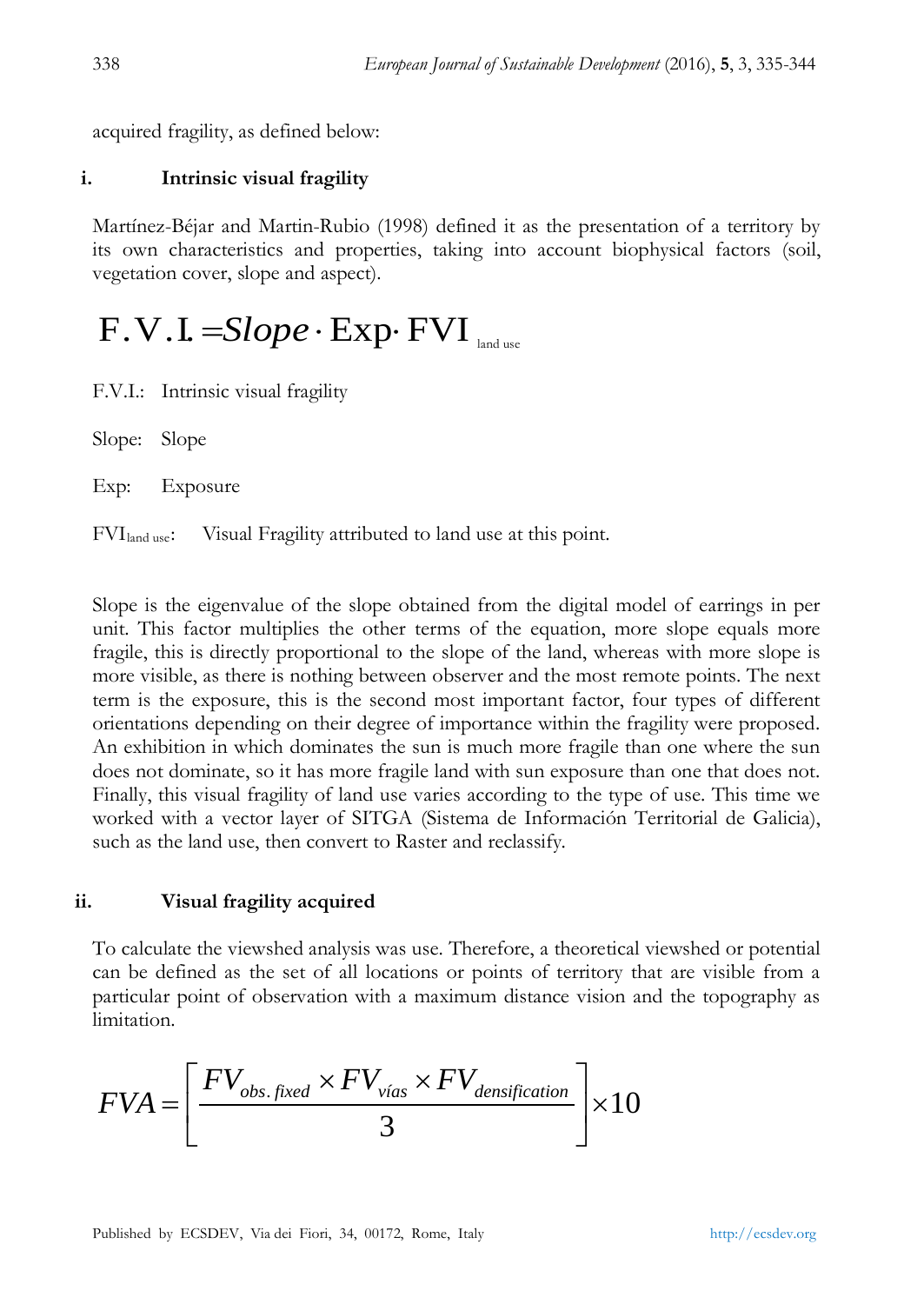FVA (Fixed observer) selected nuclei of population with higher concentration in the studying and applying the theorem of Pareto , so the visual fragility of fixed observers is the sum of the viewshed "n " fixed points and function of their distance from the area study of concrete viewshed (CV) and the existing population at the core (P)

$$
\text{FVA} = \sum_{i=1}^n (d_i \cdot CV_i \cdot P_i)
$$

F.V.A: Visual fragility acquired

Pi: Weighting (Population or Affluence)

CVi: Memberships Cuenca Visual point i

di: Distance observation

FVA (Mobile observers) theoretical observers were place in existing channels of communication within 12 km of the study area.

$$
FVA = \sum_{\text{via } s}^{n} (d_j \cdot CV_j \cdot T_i)
$$

F.V.A: Visual fragility acquired

Ti: Average daily traffic

CVj: Pertenencia a Cuenca Visual del punto i

dj: Distance observation

FVA (Densification) a mesh was create considering all observers, marine and terrestrial. Those places in the sea have a weighting factor of 25. The points located on the ground a weighting factor of 100.

$$
Int\left[\frac{1.000 \cdot \left[25 \cdot \sum_{i=1}^{m} CV_i \cdot d_i + 100 \cdot \sum_{j=1}^{t} CV_j \cdot d_j\right]}{m+t}\right]
$$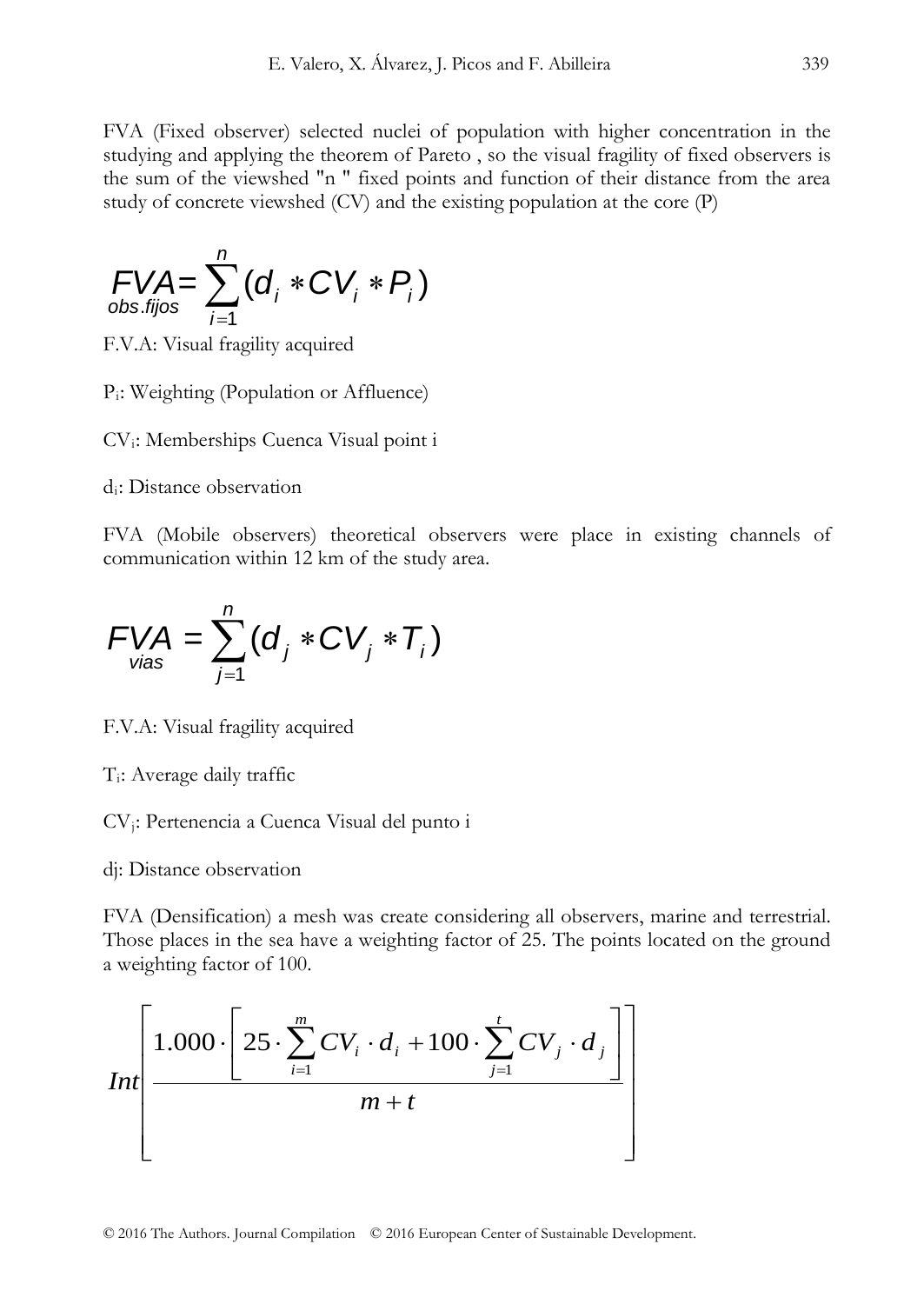m: crosslinked nodes at sea

t: grid nodes ground

 $CV_i$ : a factor belonging to the visual point node basin i  $(0,1)$ 

di: correction factor of the observation distance from node i

Int: integer part

# **b. Visual quality**

This quality was appreciate and recognized differently by each observer. This was condition by the sensory and perceptual mechanisms inherent to the observer. Just as culture, education and the relationship of the observer with the landscape. For this work independence between the results and the people who developed it as one of the objectives to be met. The formula was used

$$
Quality = 3 \cdot Val_{\text{pai}} + 1,5 \cdot Prox_{v5} + 1,5 \cdot Prox_{v1} + 2 \cdot Div_{\text{pai}} + C_{\text{crom}} + Or_{w}
$$

Landscape value (Val pai) states that the quality of a landscape is greater the more naturally be, and more naturally with less human intervention. The most natural areas take maximum values (value 5 red) and lower zones we naturally take minimum values (value 1 green). Factor proximity to areas of high value (Proxv5) to select the next few value 5 in the above factor as the most natural areas. The proximity to areas of lower value (Proxv1) evaluated the impacts capable of reducing the visual quality of the surrounding landscape, visual impacts was consider quarry or opencast mines, large population centers and industrial, commercial and service areas The diversity (Div pai) assesses the degree of mosaic of uses in the landscape, considered that the quality increases proportionally with increasing diversity. The next factor, seasonal contrast colours (Ccrom) think that a land use possessing contrasting colours in different seasons possess a higher visual quality. Finally, setting the orientation (Orw) this factor is included as increase the visual quality of a point as its direction is nearer to the west. This factor has been included for the effect it creates light late in the coastal area, especially at sunset.

# **d. Final zoning**

Finally, the visual sensitivity and visual quality was combine in the following formula.

# $0,6 \cdot FV + 0,4 \cdot CV$

Thus, the results was obtain by categories 1 to 5, representing low to high landscape fragility. This method analyses the landscape and get a zoning of the territory according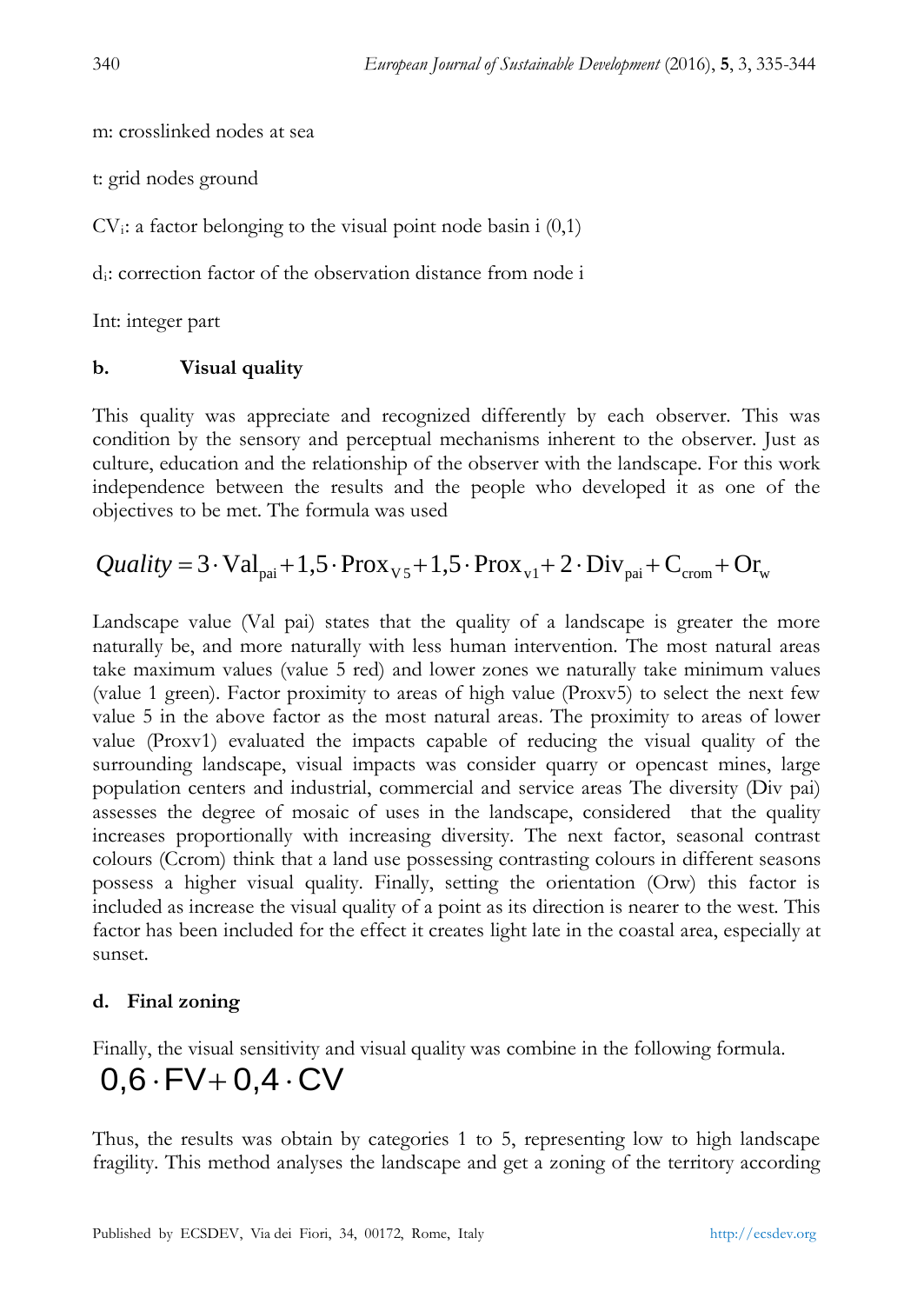to the degree of landscape fragility. The land is zoned into five levels of frailty, representing level 1 (coloured dark green) areas of low landscape fragility and level 5 (coloured red) areas of high landscape fragility. Given this quality objectives landscape given in Table were determined.

| <b>LANDSCAPING FRAGILITY</b> |           | <b>QUALITY OBJECTIVES</b>        |  |  |
|------------------------------|-----------|----------------------------------|--|--|
|                              | Very low  | Improve / Creating new landscape |  |  |
|                              | Low       | Restore / Improve                |  |  |
|                              | Means     | Preserve / Restore               |  |  |
|                              | High      | Conservation and maintenance     |  |  |
|                              | Very high | Conservation and maintenance     |  |  |

| Table 1. Quality objectives for each level of landscape fragility. |  |  |  |
|--------------------------------------------------------------------|--|--|--|
|--------------------------------------------------------------------|--|--|--|

### **e. Results and Discussion**

This work shows that using a methodology that includes complex variables as Visual Fragility and Visual Quality, establish a zoning that takes into account the landscape when making decisions variables. You can adapt this general methodology to the specific circumstances of any infrastructure and planned event. The proposed model, just change the scale at which the source variables are obtain their application in wide areas as well as in small areas or particular cases of buildings or projects.

In the three areas of study in this work 600 points of vision including a fixed population of 152,500 and a million watchers mobile observers systematically reinforced by 300 viewshed densification were simulate. Obtaining consistent and comparable results in three areas with marked differences in topography, morphology, land use and anthropogenic pressure, indicating that the model could be apply to the entire area of Galicia.

For the exhibition, factor included in the intrinsic visual fragility and after carefully study the difference of the same performance as a function of exposure terrain (Table 1), the following was propose as possible values of this factor in the equation.

| Exposure          | Value |
|-------------------|-------|
| Shadow            |       |
| Sunny middle east | 1.05  |
| Sunny middle west | 1.15  |
| Sunny             | 125   |

|  | Table 2. Exposure terrain value. |  |  |
|--|----------------------------------|--|--|
|--|----------------------------------|--|--|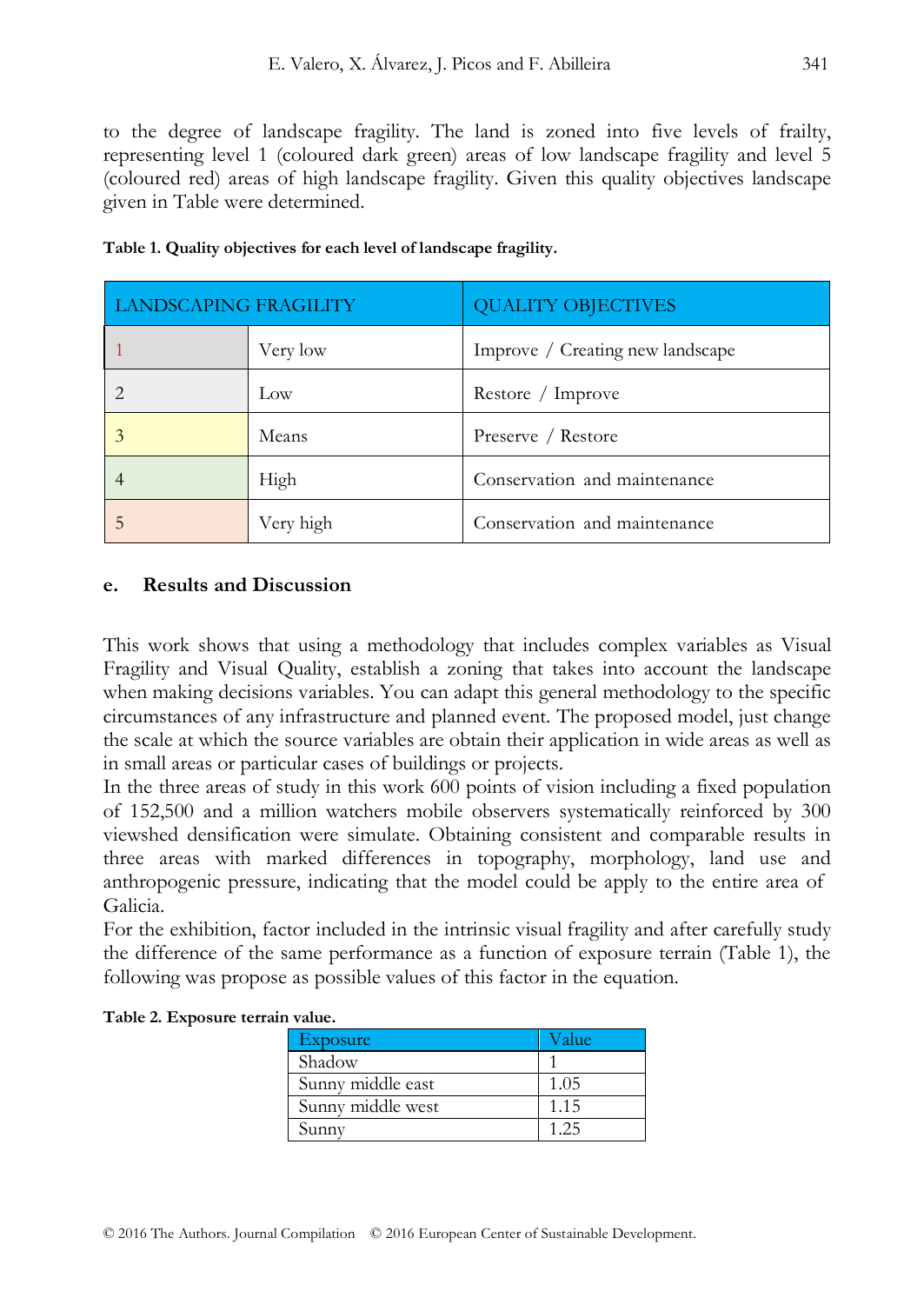Regarding the visual fragility densification acquired, the covariance matrix for all points studied in the three study areas was calculate. Finally, 2,500m mesh width is 100 visual chose to consider basins (Table 2).

|       | 1,000   | 2,000   | 2,500   | 3,000   | 6,000   |
|-------|---------|---------|---------|---------|---------|
| 1,000 |         | 0.83022 | 0.8979  | 0.88421 | 0.86526 |
| 2,000 | 0.83022 |         | 0.69809 | 0.68736 | 0.70998 |
| 2,500 | 0.89790 | 0.69809 |         | 0.96721 | 0.88251 |
| 3,000 | 0.88421 | 0.68736 | 0.96721 |         | 0.89093 |
| 6,000 | 0.86526 | 0.70998 | 0.88251 | 0.89093 |         |

| Table 3. Covariance matrix pair the set of points studied. |  |  |
|------------------------------------------------------------|--|--|
|                                                            |  |  |

As an example of result, corresponding figures show a particular area of the three in which the study was conduct. This is located in the town of Camariñas, province of A Coruña.



*Figure 3. Visual quality of Camariñas.*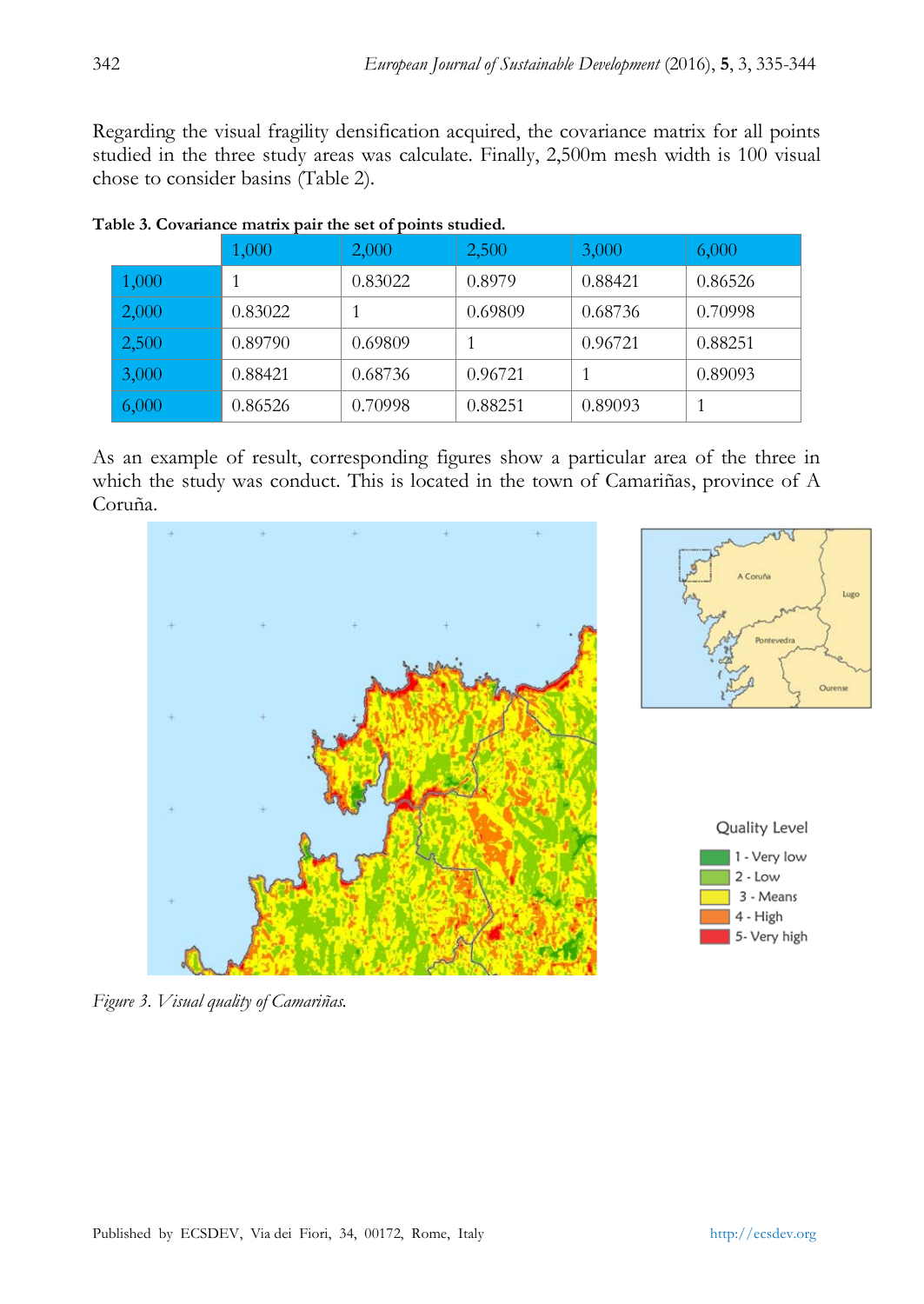

*Figure 4. Visual fragility of Camariñas on orthophoto.*

As a result we obtained Figure 6 with the final zoning where landscaping fragile Ascending shown.







*Figure 5. Landscaping fragility final zoning according to the study area of Camariñas.*